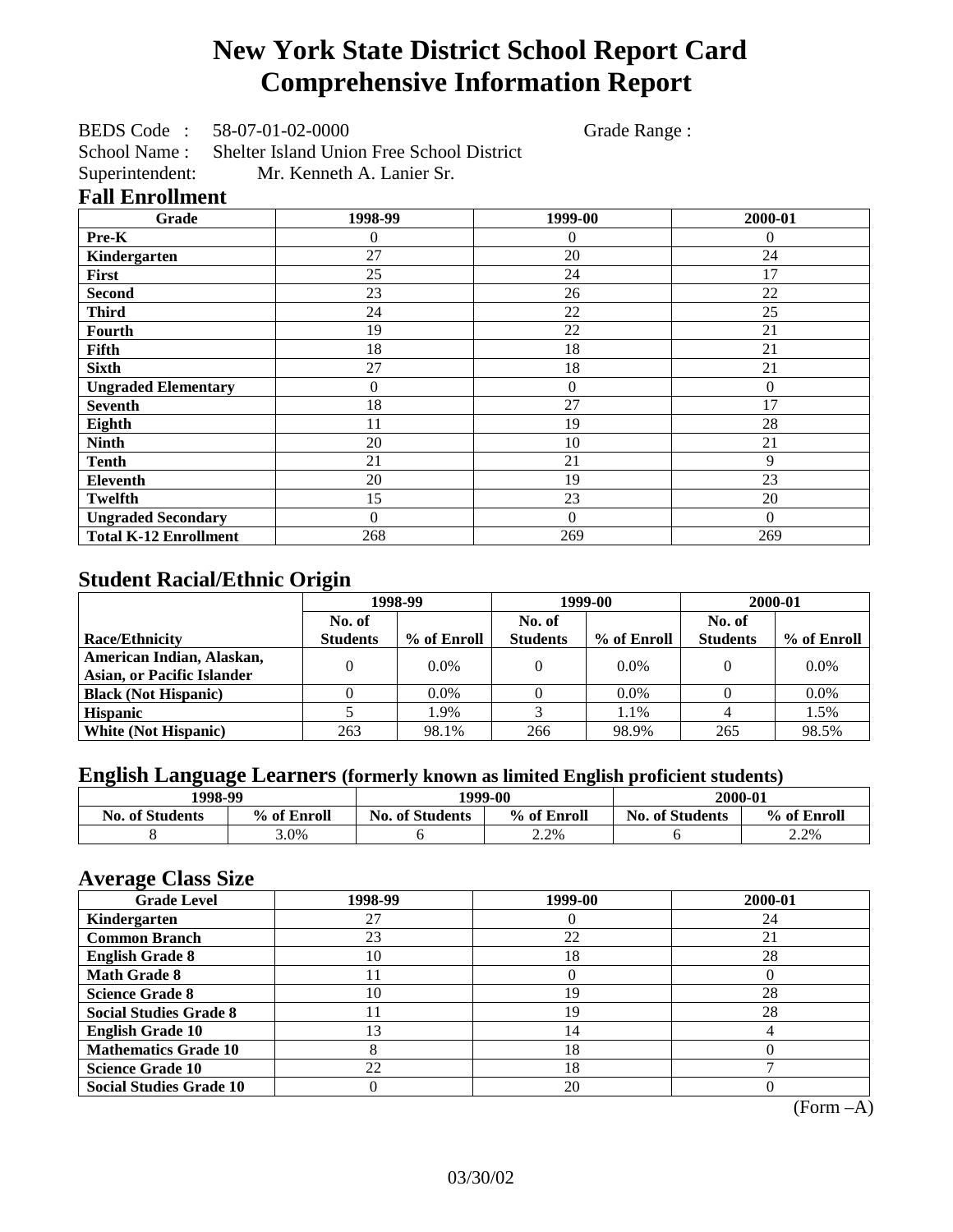## **District Need to Resource Capacity Category**

| <b>N/RC Category</b> | <b>Description</b>                                                       |
|----------------------|--------------------------------------------------------------------------|
|                      | This is a school district with low student needs in relation to district |
|                      | resource capacity.                                                       |

### **Similar School Group and Description**

| <b>Similar School Group</b> | <b>Description</b> |
|-----------------------------|--------------------|
| <b>NA</b>                   | NA.                |

**All schools within the same N/RC category are divided into three similar groups defined by the percentage of students in the school who are eligible for the free lunch program and/or who are English Language Learners (formerly known as Limited English proficient).**

## **Attendance and Suspension**

|                               |                 | 1997-98 |                 | 1998-99 | 1999-00         |         |
|-------------------------------|-----------------|---------|-----------------|---------|-----------------|---------|
|                               | No. of          | $%$ of  | No. of          | $%$ of  | No. of          | $%$ of  |
|                               | <b>Students</b> | Enroll. | <b>Students</b> | Enroll. | <b>Students</b> | Enroll. |
| <b>Annual Attendance Rate</b> |                 | 95.4%   |                 | 94.7%   |                 | 93.1%   |
| <b>Student Suspensions</b>    |                 | 0.0%    |                 | $0.0\%$ |                 | 0.4%    |

## **Student Socioeconomic and Stability Indicators (Percent of Enrollment)**

|                          | 1998-99 | 1999-00 | 2000-01 |
|--------------------------|---------|---------|---------|
| <b>Free Lunch</b>        | 9.7%    | 7.8%    | 2.6%    |
| <b>Reduced Lunch</b>     | $.1\%$  | 3.0%    | 5.9%    |
| <b>Public Assistance</b> | N/A     | N/A     | N/A     |
| <b>Student Stability</b> | NA      | NA      | NA      |

### **Staff Counts**

| <b>Staff</b>                            | 2000-01 |
|-----------------------------------------|---------|
| <b>Total Teachers</b>                   | 32      |
| <b>Total Other Professional Staff</b>   |         |
| <b>Total Paraprofessionals</b>          |         |
| <b>Teaching out of Certification *</b>  |         |
| <b>Teachers with Temporary Licenses</b> |         |

\*Teaching out of certification more than on an incidental basis.

(Form –B)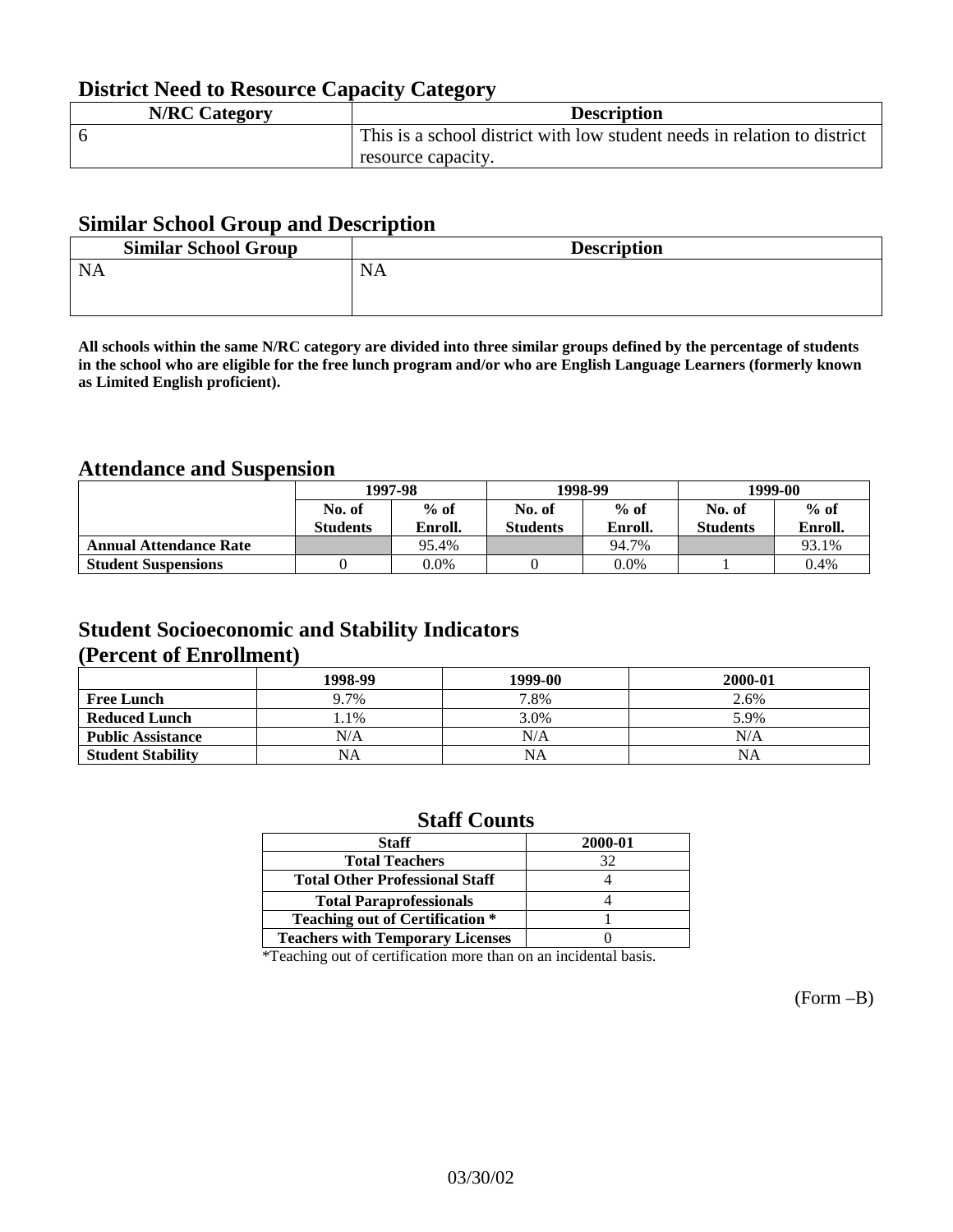# **High School Graduates and Dropouts**

|                    | 1998-99                           |                                                    |                           | 1999-00                           |                                                    |                                  | 2000-01                           |                                                    |
|--------------------|-----------------------------------|----------------------------------------------------|---------------------------|-----------------------------------|----------------------------------------------------|----------------------------------|-----------------------------------|----------------------------------------------------|
| Total<br>Graduates | <b>Regents</b><br><b>Diplomas</b> | $\frac{0}{0}$<br><b>Regents</b><br><b>Diplomas</b> | Total<br><b>Graduates</b> | <b>Regents</b><br><b>Diplomas</b> | $\frac{0}{0}$<br><b>Regents</b><br><b>Diplomas</b> | <b>Total</b><br><b>Graduates</b> | <b>Regents</b><br><b>Diplomas</b> | $\frac{0}{0}$<br><b>Regents</b><br><b>Diplomas</b> |
|                    |                                   | 64%                                                | 23                        |                                   | 74%                                                | 20                               |                                   | 70%                                                |

## **High School Graduates\* Earning Regents Diplomas (All Students)**

## **Distribution of 2000-01 Graduates (All Students)**

|               | To 4-vear | To 2-year | <b>To Other Post-</b> |                        |                   |       |
|---------------|-----------|-----------|-----------------------|------------------------|-------------------|-------|
|               | College   | College   | Secondary             | <b>To the Military</b> | <b>Employment</b> | Other |
| <b>Number</b> |           |           |                       |                        |                   |       |
| Percent       | 70%       | 10%       | !0%                   | 5%                     | 5%                | 0%    |

### **2000-01 High School Completers with Disabilities**

| Graduates* | <b>Regents</b><br><b>Diplomas</b> | <b>IEP Diplomas</b><br>or Certificates | <b>All 2000-01</b><br>completers |
|------------|-----------------------------------|----------------------------------------|----------------------------------|
| a          | $\mathbf{b}$                      | $\mathbf{r}$                           | $(a+c)$                          |
|            |                                   |                                        |                                  |

\* Local Diplomas (including local diplomas with Regents endorsements)

## **High School Noncompletion Rates**

| ັ                    | 1998-99         |         |                 | 1999-00 | 2000-01         |         |
|----------------------|-----------------|---------|-----------------|---------|-----------------|---------|
|                      | No. of          | $%$ of  | No. of          | $%$ of  |                 | $%$ of  |
|                      | <b>Students</b> | Enroll. | <b>Students</b> | Enroll. | <b>Students</b> | Enroll. |
| Dropped out          |                 | 1.3%    |                 | $0.0\%$ |                 | 1.4%    |
| Entered GED program* |                 | $0.0\%$ |                 | $0.0\%$ |                 | $0.0\%$ |

\* The number and percentage of students who entered an alternative program leading to a high school equivalency diploma during each school year.

 $(Form - C)$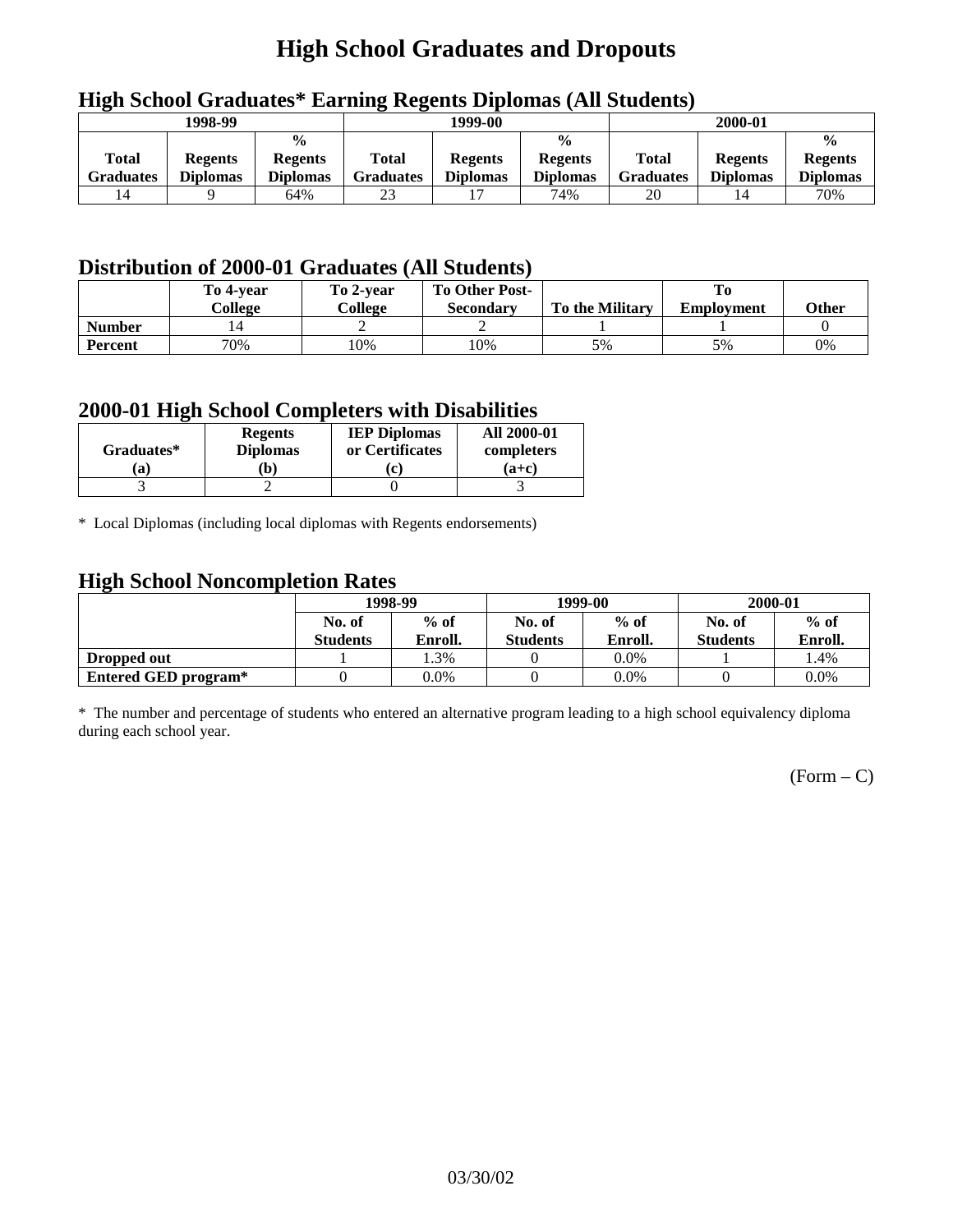# **Second Language Proficiency Examinations**

|                | 1998-99    |           |                   | 1999-00   | 2000-01           |           |  |
|----------------|------------|-----------|-------------------|-----------|-------------------|-----------|--|
| <b>Test</b>    | No. Tested | % Passing | <b>No. Tested</b> | % Passing | <b>No. Tested</b> | % Passing |  |
| French         |            | 0%        |                   | 0%        |                   | 0%        |  |
| <b>German</b>  |            | 0%        |                   | 0%        |                   | 0%        |  |
| <b>Italian</b> |            | 0%        |                   | 0%        |                   | 0%        |  |
| Latin          |            | 0%        |                   | 0%        |                   | 0%        |  |
| <b>Spanish</b> |            | 100%      | 16                | 94%       |                   | 96%       |  |

### **General Education Students**

### **Students with Disabilities**

|                | 1998-99    |           |                   | 1999-00   | 2000-01    |           |  |
|----------------|------------|-----------|-------------------|-----------|------------|-----------|--|
| <b>Test</b>    | No. Tested | % Passing | <b>No. Tested</b> | % Passing | No. Tested | % Passing |  |
| French         |            | 0%        |                   | 0%        |            | 0%        |  |
| <b>German</b>  |            | 0%        |                   | $0\%$     |            | 0%        |  |
| Italian        |            | 0%        |                   | 0%        |            | 0%        |  |
| Latin          |            | 0%        |                   | $0\%$     |            | 0%        |  |
| <b>Spanish</b> |            | 0%        |                   | 0%        |            |           |  |

**School reports contain data for students with disabilities for the 1999-00 and 2000-01 school years only because of changes in data collection procedures; 1998-99 data do not appear. District reports contain data for all students with disabilities enrolled in the district for the 1998-99, 1999-00 and 2000-01 school years.**

 $(Form - D)$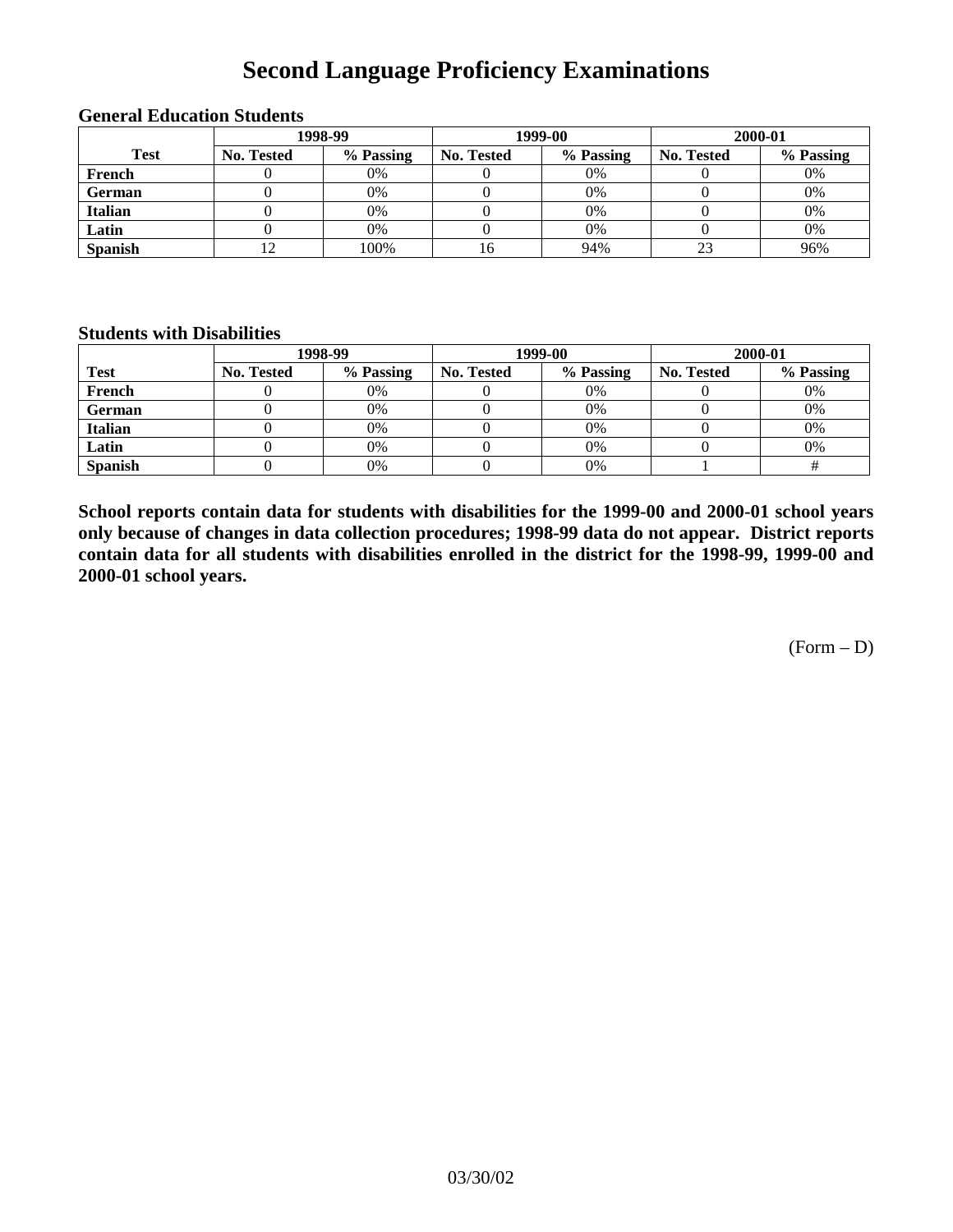# **Regents Competency Tests**

|                       | 1998-99           |           |            | 1999-00   | 2000-01           |           |  |
|-----------------------|-------------------|-----------|------------|-----------|-------------------|-----------|--|
| <b>Test</b>           | <b>No. Tested</b> | % Passing | No. Tested | % Passing | <b>No. Tested</b> | % Passing |  |
| <b>Math</b>           |                   | 0%        |            | 0%        |                   |           |  |
| <b>Science</b>        |                   | 0%        |            | 100%      |                   |           |  |
| <b>Reading</b>        |                   | 0%        |            | 0%        |                   | 0%        |  |
| Writing               |                   | 0%        |            | 0%        |                   | 0%        |  |
| <b>Global Studies</b> |                   |           |            | 0%        |                   | 0%        |  |
| US Hist & Gov't.      |                   |           |            |           |                   |           |  |

#### **General Education Students**

#### **Students with Disabilities**

|                       |                   | 1998-99   | 1999-00    |           | 2000-01    |           |
|-----------------------|-------------------|-----------|------------|-----------|------------|-----------|
| <b>Test</b>           | <b>No. Tested</b> | % Passing | No. Tested | % Passing | No. Tested | % Passing |
| <b>Math</b>           |                   | 0%        |            |           |            | 0%        |
| <b>Science</b>        |                   | 0%        |            |           |            | 0%        |
| <b>Reading</b>        |                   | 0%        |            | $0\%$     |            | 0%        |
| Writing               |                   | 0%        |            | 0%        |            | 0%        |
| <b>Global Studies</b> |                   | 0%        |            | $0\%$     |            | 0%        |
| US Hist & Gov't.      |                   | 0%        |            |           |            | 0%        |

**School reports contain data for students with disabilities for the 1999-00 and 2000-01 school years only because of changes in data collection procedures; 1998-99 data do not appear. District reports contain data for all students with disabilities enrolled in the district for the 1998-99, 1999-00 and 2000-01 school years.**

(Form –E)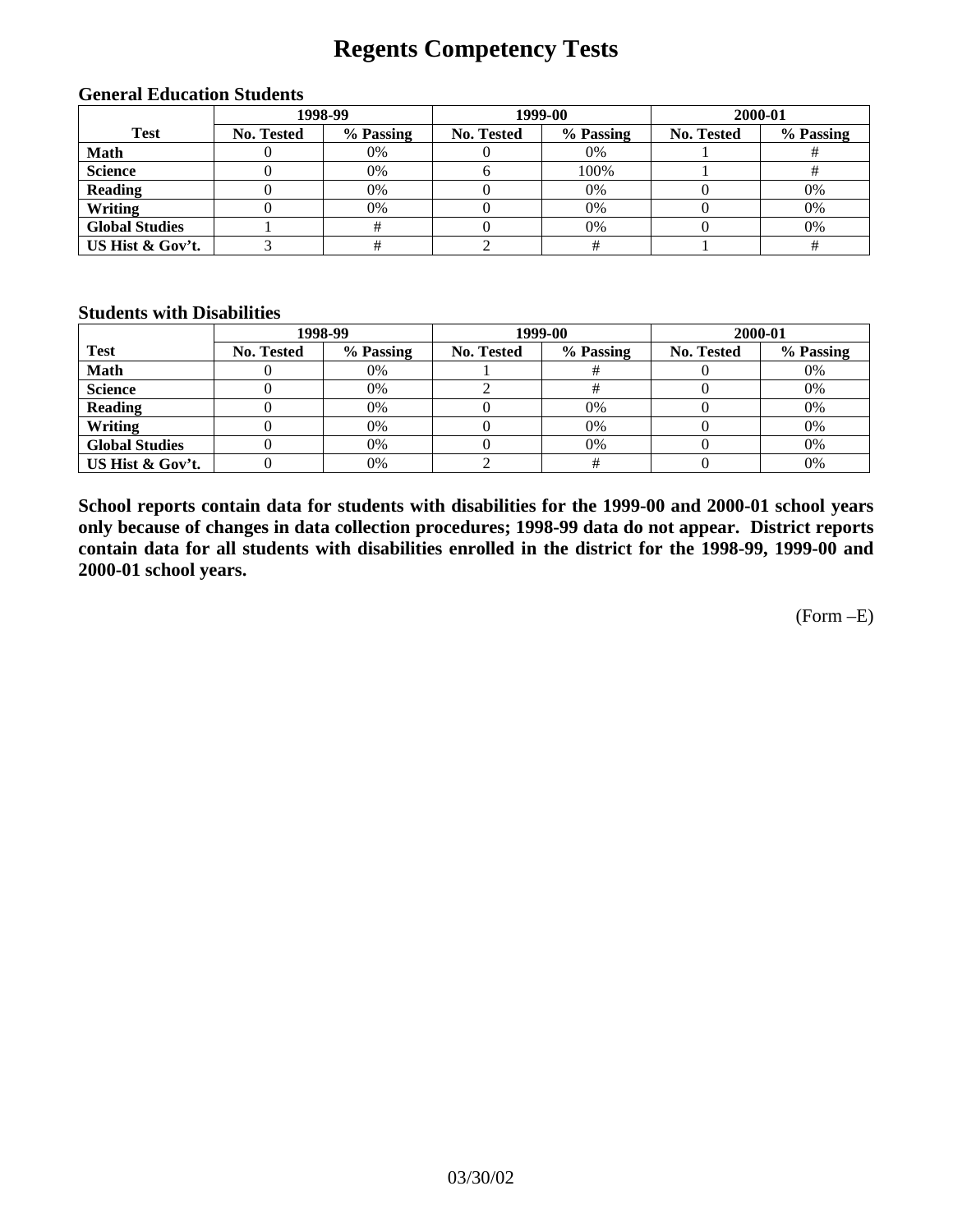|                                                             | <b>All Students</b> |                                                 |                          | <b>Students with Disabilities</b> |                           |                          |  |  |
|-------------------------------------------------------------|---------------------|-------------------------------------------------|--------------------------|-----------------------------------|---------------------------|--------------------------|--|--|
|                                                             | 1999                | 2000                                            | 2001                     | 1999                              | 2000                      | 2001                     |  |  |
|                                                             |                     | <b>Comprehensive English</b>                    |                          |                                   |                           |                          |  |  |
| Number Tested                                               | 10                  | 10                                              | $\overline{25}$          | $\overline{2}$                    | $\mathbf{1}$              | $\overline{4}$           |  |  |
| Number scoring 55 to 100                                    | 10                  | 10                                              | 25                       | $\#$                              | $\#$                      | $\#$                     |  |  |
| Number scoring 65 to 100                                    | 8                   | 10                                              | 24                       | $\overline{\overline{t}}$         | $\overline{+}$            | $\overline{+}$           |  |  |
| Number scoring 85 to 100                                    | 1                   | $\Omega$                                        | $\overline{7}$           | $\overline{\#}$                   | #                         | #                        |  |  |
| Percentage of Tested Scoring 55-100                         | 100%                | 100%                                            | 100%                     | $\overline{\#}$                   | $\overline{\overline{}}$  | $\overline{\overline{}}$ |  |  |
| Percentage of Tested Scoring 65-100                         | 80%                 | 100%                                            | 96%                      | #                                 | $\#$                      | #                        |  |  |
| Percentage of Tested Scoring 85-100                         | 10%                 | 0%                                              | 28%                      | $\overline{\overline{t}}$         | $\overline{+}$            | $\overline{+}$           |  |  |
|                                                             |                     | Math I                                          |                          |                                   |                           |                          |  |  |
| <b>Number Tested</b>                                        | $\overline{23}$     | 15                                              | 21                       | 3                                 | $\overline{2}$            | $\overline{2}$           |  |  |
| Number scoring 55 to 100                                    | 20                  | 15                                              | 21                       | $\overline{\overline{H}}$         | $\overline{\#}$           | $\overline{\overline{}}$ |  |  |
| Number scoring 65 to 100                                    | 18                  | 15                                              | 21                       | $\overline{\overline{t}}$         | $\overline{\overline{t}}$ | $\overline{+}$           |  |  |
| Number scoring 85 to 100                                    | $\overline{4}$      | $\overline{10}$                                 | $\overline{13}$          | $\overline{\#}$                   | #                         | #                        |  |  |
| Percentage of Tested Scoring 55-100                         | 87%                 | 100%                                            | 100%                     | $\overline{\#}$                   | $\overline{\overline{}}$  | $\overline{\#}$          |  |  |
| Percentage of Tested Scoring 65-100                         | 78%                 | 100%                                            | 100%                     | $\#$                              | $\#$                      | $\#$                     |  |  |
| Percentage of Tested Scoring 85-100                         | 17%                 | 67%                                             | 62%                      | $\overline{\#}$                   | $\overline{+}$            | $\overline{\#}$          |  |  |
| Math A                                                      |                     |                                                 |                          |                                   |                           |                          |  |  |
| Number Tested                                               | $\boldsymbol{0}$    | $\mathbf{0}$                                    | $\sqrt{5}$               | $\boldsymbol{0}$                  | $\boldsymbol{0}$          | $\boldsymbol{0}$         |  |  |
| Number scoring 55 to 100                                    | $\boldsymbol{0}$    | $\boldsymbol{0}$                                | $\overline{5}$           | $\overline{0}$                    | $\overline{0}$            | $\boldsymbol{0}$         |  |  |
| Number scoring 65 to 100                                    | $\mathbf{0}$        | $\mathbf{0}$                                    | $\overline{\mathcal{L}}$ | $\overline{0}$                    | $\boldsymbol{0}$          | $\boldsymbol{0}$         |  |  |
| Number scoring 85 to 100                                    | $\overline{0}$      | $\overline{0}$                                  | $\mathbf{1}$             | $\mathbf{0}$                      | $\mathbf{0}$              | $\mathbf{0}$             |  |  |
| Percentage of Tested Scoring 55-100                         | 0%                  | 0%                                              | 100%                     | 0%                                | 0%                        | 0%                       |  |  |
| Percentage of Tested Scoring 65-100                         | 0%                  | 0%                                              | 80%                      | $\overline{0\%}$                  | $\overline{0\%}$          | $\overline{0\%}$         |  |  |
| Percentage of Tested Scoring 85-100                         | 0%                  | 0%                                              | 20%                      | 0%                                | 0%                        | 0%                       |  |  |
|                                                             |                     | Global Studies (last administered January 2000) |                          |                                   |                           |                          |  |  |
| Number Tested                                               | 19                  | 18                                              |                          | 3                                 | $\overline{2}$            |                          |  |  |
| Number scoring 55 to 100                                    | $\overline{19}$     | $\overline{18}$                                 |                          | $\overline{\#}$                   | #                         |                          |  |  |
| Number scoring 65 to 100                                    | 18                  | 17                                              |                          | $\#$                              | $\#$                      |                          |  |  |
| Number scoring 85 to 100                                    | 5                   | 9                                               |                          | $\overline{\overline{H}}$         | $\overline{\overline{t}}$ |                          |  |  |
| Percentage of Tested Scoring 55-100                         | 100%                | 100%                                            |                          | $\overline{\overline{t}}$         | $\overline{\overline{t}}$ |                          |  |  |
| Percentage of Tested Scoring 65-100                         | 95%                 | 94%                                             |                          | $\overline{\#}$                   | #                         |                          |  |  |
| Percentage of Tested Scoring 85-100                         | 26%                 | 50%                                             |                          | $\overline{\#}$                   | $\overline{\overline{t}}$ |                          |  |  |
| Global History and Geography (first administered June 2000) |                     |                                                 |                          |                                   |                           |                          |  |  |
| Number Tested                                               |                     | 0                                               | 13                       |                                   | $\mathbf{0}$              | 3                        |  |  |
| Number scoring 55 to 100                                    |                     | $\boldsymbol{0}$                                | 13                       |                                   | $\boldsymbol{0}$          | $\overline{\#}$          |  |  |
| Number scoring 65 to 100                                    |                     | $\mathbf{0}$                                    | 13                       |                                   | $\overline{0}$            | $\#$                     |  |  |
| Number scoring 85 to 100                                    |                     | $\mathbf{0}$                                    | $\mathbf{1}$             |                                   | $\overline{0}$            | $\overline{\overline{}}$ |  |  |
| Percentage of Tested Scoring 55-100                         |                     | 0%                                              | 100%                     |                                   | 0%                        | #                        |  |  |
| Percentage of Tested Scoring 65-100                         |                     | 0%                                              | 100%                     |                                   | 0%                        | $\overline{\#}$          |  |  |
| Percentage of Tested Scoring 85-100                         |                     | 0%                                              | $8\%$                    |                                   | 0%                        | $\overline{\#}$          |  |  |

 $(Form - G)$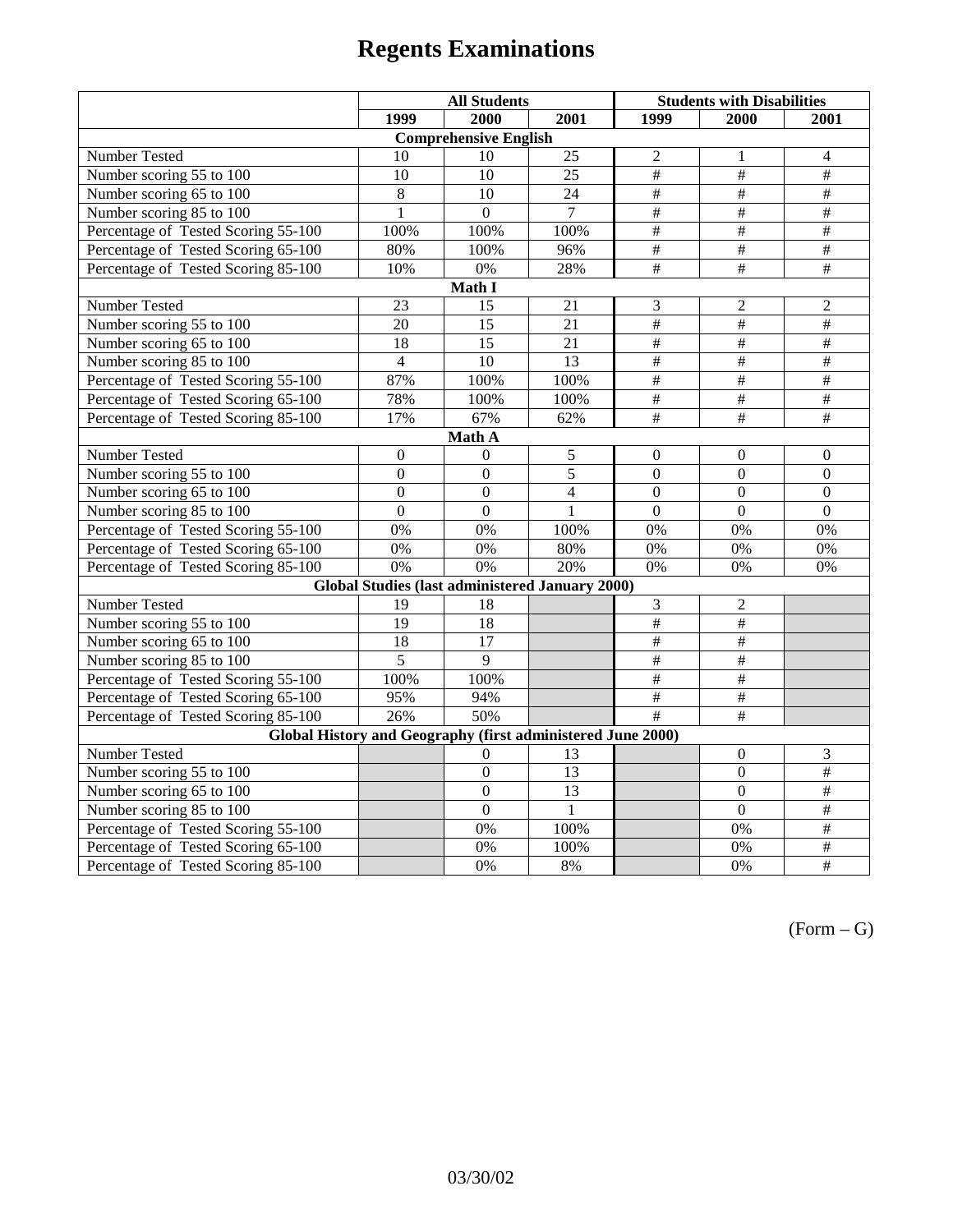|                                                              | <b>All Students</b> |      |      | <b>Students with Disabilities</b> |      |      |
|--------------------------------------------------------------|---------------------|------|------|-----------------------------------|------|------|
|                                                              | 1999                | 2000 | 2001 | 1999                              | 2000 | 2001 |
| U.S. History and Government (last administered January 2001) |                     |      |      |                                   |      |      |
| Number Tested                                                | 19                  |      |      |                                   | 2    |      |
| Number scoring 55 to 100                                     | 18                  | 15   | #    | #                                 | #    | #    |
| Number scoring 65 to 100                                     | 18                  | 12   | $\#$ | $\#$                              | #    | #    |
| Number scoring 85 to 100                                     |                     | 5    | #    | #                                 | #    | #    |
| Percentage of Tested Scoring 55-100                          | 95%                 | 88%  | #    | #                                 | #    | #    |
| Percentage of Tested Scoring 65-100                          | 95%                 | 71%  | #    | #                                 | #    | #    |
| Percentage of Tested Scoring 85-100                          | 37%                 | 29%  | #    | #                                 | #    | #    |
| U.S. History and Government (first administered June 2001)   |                     |      |      |                                   |      |      |
| Number Tested                                                |                     |      | 21   |                                   |      | 3    |
| Number scoring 55 to 100                                     |                     |      | 20   |                                   |      | #    |
| Number scoring 65 to 100                                     |                     |      | 20   |                                   |      | #    |
| Number scoring 85 to 100                                     |                     |      | 11   |                                   |      | #    |
| Percentage of Tested Scoring 55-100                          |                     |      | 95%  |                                   |      | #    |
| Percentage of Tested Scoring 65-100                          |                     |      | 95%  |                                   |      | #    |
| Percentage of Tested Scoring 85-100                          |                     |      | 52%  |                                   |      | #    |

(Form – H)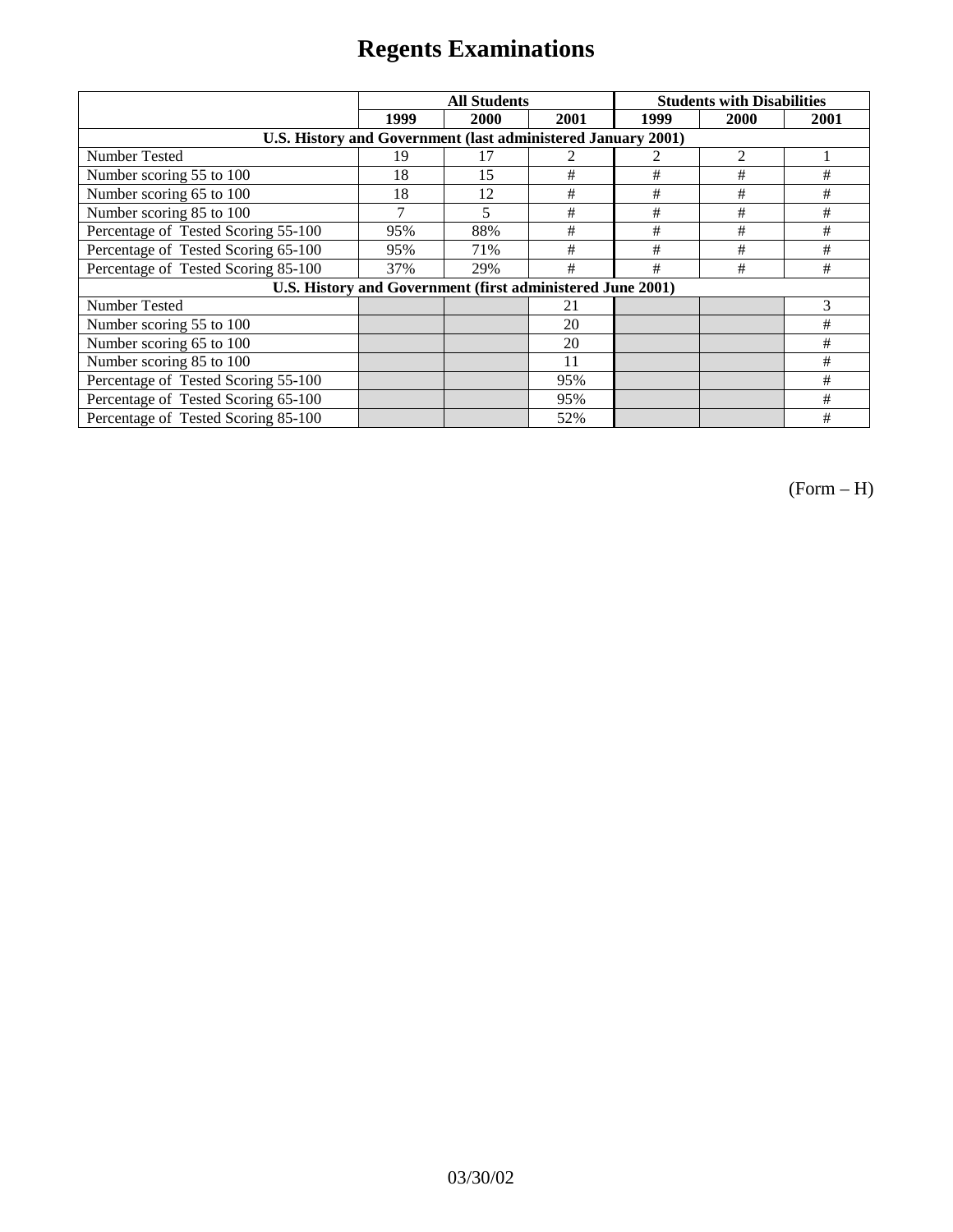# **Average Grade Enrollment**

### **All Students**

| Year | Grade 9<br><b>Enrollment</b><br>(June) | Grade 10<br><b>Enrollment</b><br>(June) | Grade 11<br><b>Enrollment</b><br>(June) | Grade 12<br><b>Enrollment</b><br>(June) | $AGE^*$ |
|------|----------------------------------------|-----------------------------------------|-----------------------------------------|-----------------------------------------|---------|
| 1999 | 20                                     | 20                                      | 20                                      | 14                                      | 19      |
| 2000 | IJ                                     | 25                                      | 18                                      | 23                                      | 20      |
| 2001 | 24                                     | 10                                      | 25                                      | 24                                      | 22      |

\* In schools with no grade 9 - 12 enrollment, AGE is the grade 8 enrollment

#### **Students with Disabilities**

| Year | Grade 9<br>Enrollment<br>(June) | Grade 10<br><b>Enrollment</b><br>(June) | Grade 11<br><b>Enrollment</b><br>(June) | Grade 12<br><b>Enrollment</b><br>(June) | $AGE^*$ |
|------|---------------------------------|-----------------------------------------|-----------------------------------------|-----------------------------------------|---------|
| 1999 |                                 |                                         |                                         |                                         |         |
| 2000 |                                 |                                         |                                         |                                         |         |
| 2001 |                                 |                                         |                                         |                                         |         |

\* In schools with no grade 9 - 12 enrollment, AGE is the grade 8 enrollment

(Form – I)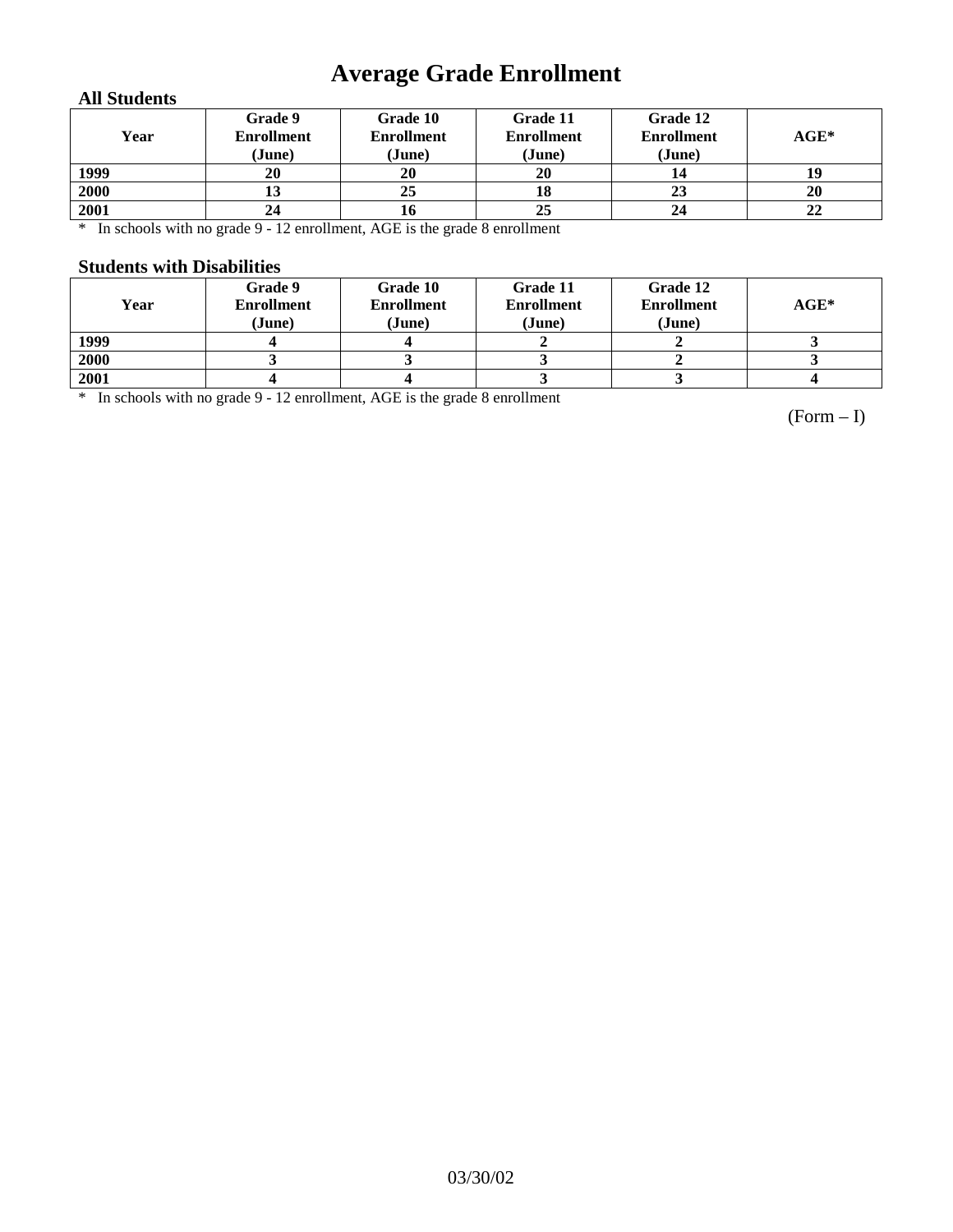|                                       |                | <b>All Students</b>        |                  | <b>Students with Disabilities</b> |                |              |  |  |
|---------------------------------------|----------------|----------------------------|------------------|-----------------------------------|----------------|--------------|--|--|
|                                       | 1999           | 2000                       | 2001             | 1999                              | 2000           | 2001         |  |  |
| <b>Average Grade Enrollment (AGE)</b> | 19             | 20                         | 22               | 3                                 | 3              | 4            |  |  |
| <b>Comprehensive Spanish</b>          |                |                            |                  |                                   |                |              |  |  |
| Number Tested                         | 16             | 16                         | 9                | $\overline{0}$                    | $\overline{0}$ | $\mathbf{0}$ |  |  |
| Number scoring 55 to 100              | 16             | 15                         | 9                | $\theta$                          | $\theta$       | $\theta$     |  |  |
| Number scoring 65 to 100              | 15             | 15                         | 9                | $\overline{0}$                    | $\overline{0}$ | $\mathbf{0}$ |  |  |
| Number scoring 85 to 100              | 9              | 5                          | 8                | $\theta$                          | $\theta$       | $\Omega$     |  |  |
| Percentage of AGE Tested              | 84%            | 80%                        | 41%              | 0%                                | 0%             | 0%           |  |  |
| Percentage of AGE Scoring 55-100      | 84%            | 75%                        | 41%              | 0%                                | 0%             | 0%           |  |  |
| Percentage of AGE Scoring 65-100      | 79%            | 75%                        | 41%              | 0%                                | 0%             | 0%           |  |  |
| Percentage of AGE Scoring 85-100      | 47%            | 25%                        | 36%              | 0%                                | 0%             | 0%           |  |  |
| Percentage of Tested Scoring 65-100   | 94%            | 94%                        | 100%             | 0%                                | 0%             | 0%           |  |  |
|                                       |                | <b>Comprehensive Latin</b> |                  |                                   |                |              |  |  |
| Number Tested                         | $\overline{0}$ | 0                          | $\Omega$         | $\theta$                          | $\theta$       | $\theta$     |  |  |
| Number scoring 55 to 100              | $\mathbf{0}$   | $\theta$                   | $\theta$         | $\theta$                          | $\theta$       | $\Omega$     |  |  |
| Number scoring 65 to 100              | $\mathbf{0}$   | $\boldsymbol{0}$           | $\boldsymbol{0}$ | $\boldsymbol{0}$                  | $\theta$       | $\Omega$     |  |  |
| Number scoring 85 to 100              | $\theta$       | $\theta$                   | $\theta$         | $\theta$                          | $\theta$       | $\Omega$     |  |  |
| Percentage of AGE Tested              | 0%             | 0%                         | 0%               | 0%                                | 0%             | 0%           |  |  |
| Percentage of AGE Scoring 55-100      | 0%             | 0%                         | 0%               | 0%                                | 0%             | 0%           |  |  |
| Percentage of AGE Scoring 65-100      | 0%             | 0%                         | 0%               | 0%                                | 0%             | 0%           |  |  |
| Percentage of AGE Scoring 85-100      | 0%             | 0%                         | 0%               | 0%                                | 0%             | 0%           |  |  |
| Percentage of Tested Scoring 65-100   | 0%             | 0%                         | 0%               | 0%                                | 0%             | 0%           |  |  |

 $(Form - K)$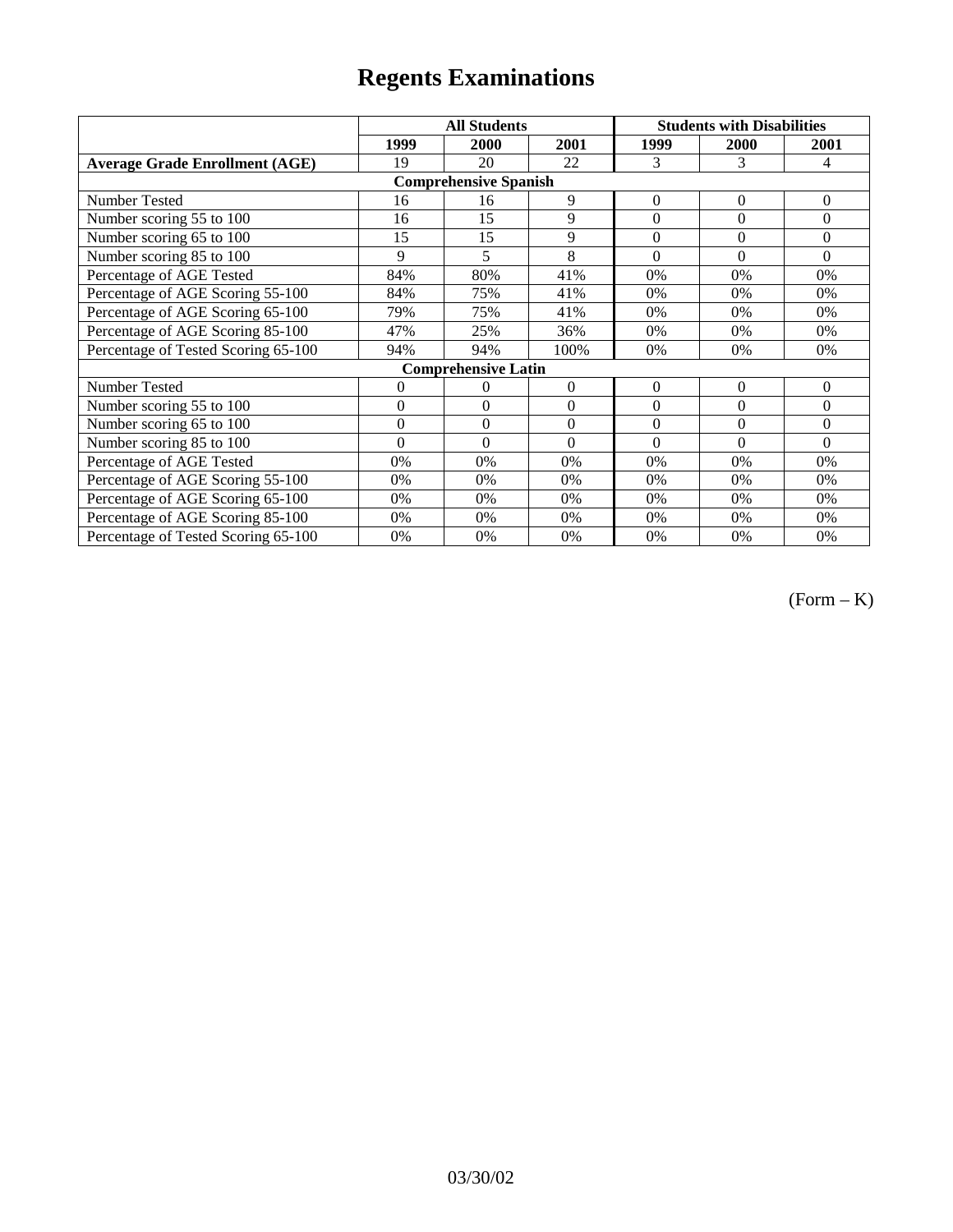|                                       | <b>All Students</b> |                                       |                 | <b>Students with Disabilities</b> |                 |                  |  |  |
|---------------------------------------|---------------------|---------------------------------------|-----------------|-----------------------------------|-----------------|------------------|--|--|
|                                       | 1999                | 2000                                  | 2001            | 1999                              | 2000            | 2001             |  |  |
| <b>Average Grade Enrollment (AGE)</b> | 19                  | 20                                    | 22              | 3                                 | 3               | 4                |  |  |
|                                       |                     | Math II                               |                 |                                   |                 |                  |  |  |
| Number Tested                         | 12                  | 16                                    | 13              | 1                                 | 1               | $\boldsymbol{0}$ |  |  |
| Number scoring 55 to 100              | 12                  | 14                                    | $\overline{13}$ | $\overline{1}$                    | #               | $\mathbf{0}$     |  |  |
| Number scoring 65 to 100              | 10                  | 14                                    | 13              | $\overline{\overline{H}}$         | $\overline{+}$  | $\boldsymbol{0}$ |  |  |
| Number scoring 85 to 100              | 4                   | $\overline{7}$                        | 6               | #                                 | #               | $\boldsymbol{0}$ |  |  |
| Percentage of AGE Tested              | 63%                 | 80%                                   | 59%             | #                                 | #               | 0%               |  |  |
| Percentage of AGE Scoring 55-100      | 63%                 | 70%                                   | 59%             | $\overline{1}$                    | #               | 0%               |  |  |
| Percentage of AGE Scoring 65-100      | 53%                 | 70%                                   | 59%             | $\overline{\overline{H}}$         | $\overline{+}$  | 0%               |  |  |
| Percentage of AGE Scoring 85-100      | 21%                 | 35%                                   | 27%             | #                                 | $\overline{\#}$ | 0%               |  |  |
| Percentage of Tested Scoring 65-100   | 83%                 | 88%                                   | 100%            | $\overline{\overline{t}}$         | $\overline{+}$  | 0%               |  |  |
| <b>Math III</b>                       |                     |                                       |                 |                                   |                 |                  |  |  |
| Number Tested                         | 11                  | 11                                    | 13              | $\mathbf{0}$                      | $\mathbf{0}$    | $\mathbf{0}$     |  |  |
| Number scoring 55 to 100              | 11                  | 10                                    | 13              | $\overline{0}$                    | $\overline{0}$  | $\overline{0}$   |  |  |
| Number scoring 65 to 100              | $\,8\,$             | 8                                     | 12              | $\overline{0}$                    | $\theta$        | $\theta$         |  |  |
| Number scoring 85 to 100              | 3                   | $\overline{4}$                        | $\overline{4}$  | $\Omega$                          | $\Omega$        | $\Omega$         |  |  |
| Percentage of AGE Tested              | 58%                 | 55%                                   | 59%             | 0%                                | 0%              | 0%               |  |  |
| Percentage of AGE Scoring 55-100      | 58%                 | 50%                                   | 59%             | 0%                                | 0%              | 0%               |  |  |
| Percentage of AGE Scoring 65-100      | 42%                 | 40%                                   | 55%             | 0%                                | 0%              | 0%               |  |  |
| Percentage of AGE Scoring 85-100      | 16%                 | 20%                                   | 18%             | 0%                                | 0%              | 0%               |  |  |
| Percentage of Tested Scoring 65-100   | 73%                 | 73%                                   | 92%             | 0%                                | 0%              | 0%               |  |  |
|                                       |                     | Math B (first administered June 2001) |                 |                                   |                 |                  |  |  |
| Number Tested                         |                     |                                       | $\theta$        |                                   |                 | $\theta$         |  |  |
| Number scoring 55 to 100              |                     |                                       | $\theta$        |                                   |                 | $\Omega$         |  |  |
| Number scoring 65 to 100              |                     |                                       | $\theta$        |                                   |                 | $\boldsymbol{0}$ |  |  |
| Number scoring 85 to 100              |                     |                                       | $\overline{0}$  |                                   |                 | $\mathbf{0}$     |  |  |
| Percentage of AGE Tested              |                     |                                       | 0%              |                                   |                 | 0%               |  |  |
| Percentage of AGE Scoring 55-100      |                     |                                       | 0%              |                                   |                 | 0%               |  |  |
| Percentage of AGE Scoring 65-100      |                     |                                       | 0%              |                                   |                 | 0%               |  |  |
| Percentage of AGE Scoring 85-100      |                     |                                       | 0%              |                                   |                 | 0%               |  |  |
| Percentage of Tested Scoring 65-100   |                     |                                       | 0%              |                                   |                 | 0%               |  |  |

 $(Form - L)$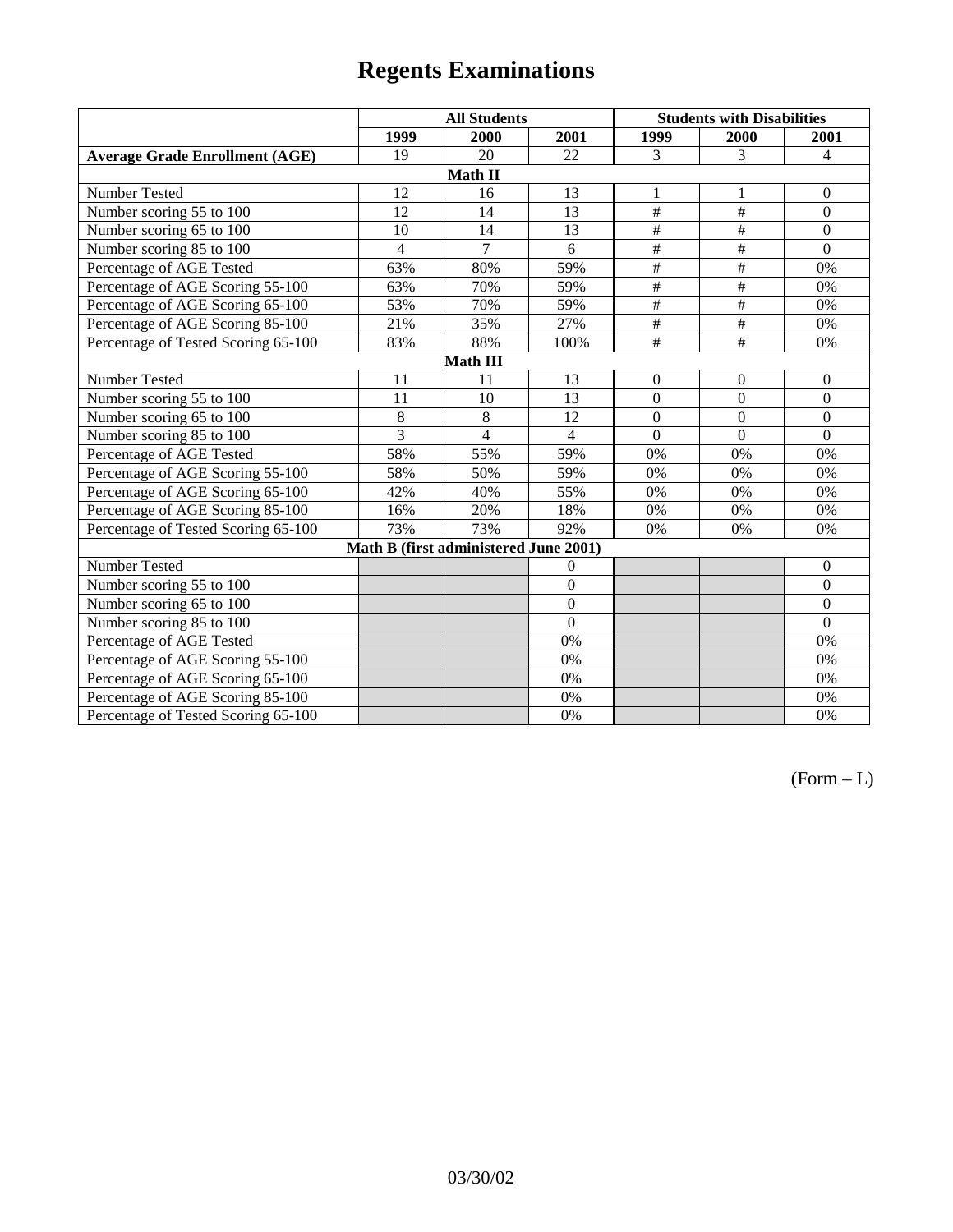|                                                                | <b>All Students</b>                             |                  |                         | <b>Students with Disabilities</b> |                      |                                |
|----------------------------------------------------------------|-------------------------------------------------|------------------|-------------------------|-----------------------------------|----------------------|--------------------------------|
|                                                                | 1999                                            | 2000             | 2001                    | 1999                              | <b>2000</b>          | <b>2001</b>                    |
| <b>Average Grade Enrollment (AGE)</b>                          | 19                                              | 20               | $\overline{22}$         | 3                                 | 3                    | $\overline{4}$                 |
|                                                                | Earth Science (last administered January 2001)  |                  |                         |                                   |                      |                                |
| Number Tested                                                  | 16                                              | $\Omega$         | $\overline{2}$          | $\mathbf{1}$                      | $\boldsymbol{0}$     | $\boldsymbol{0}$               |
| Number scoring 55 to 100                                       | 15                                              | $\boldsymbol{0}$ | $\#$                    | $\#$                              | $\overline{0}$       | $\boldsymbol{0}$               |
| Number scoring 65 to 100                                       | 13                                              | $\theta$         | #                       | $\#$                              | $\theta$             | $\theta$                       |
| Number scoring 85 to 100                                       | 3                                               | $\overline{0}$   | $\#$                    | $\#$                              | $\overline{0}$       | $\mathbf{0}$                   |
| Percentage of AGE Tested                                       | 84%                                             | 0%               | $\frac{1}{2}$           | $\frac{1}{2}$                     | 0%                   | 0%                             |
| Percentage of AGE Scoring 55-100                               | 79%                                             | 0%               | $\#$                    | $\#$                              | 0%                   | 0%                             |
| Percentage of AGE Scoring 65-100                               | 68%                                             | 0%               | $\#$                    | $\#$                              | 0%                   | 0%                             |
| Percentage of AGE Scoring 85-100                               | 16%                                             | 0%               | $\#$                    | $\overline{\#}$                   | 0%                   | 0%                             |
| Percentage of Tested Scoring 65-100                            | 81%                                             | 0%               | #                       | $\overline{\#}$                   | 0%                   | 0%                             |
| Physical Setting: Earth Science (first administered June 2001) |                                                 |                  |                         |                                   |                      |                                |
| Number Tested                                                  |                                                 |                  | 8                       |                                   |                      | $\overline{2}$                 |
| Number scoring 55 to 100                                       |                                                 |                  | $\overline{8}$          |                                   |                      | $\overline{\ddot{}}$           |
| Number scoring 65 to 100                                       |                                                 |                  | $\overline{4}$          |                                   |                      | $\#$                           |
| Number scoring 85 to 100                                       |                                                 |                  | 1                       |                                   |                      | $\overline{\#}$                |
| Percentage of AGE Tested                                       |                                                 |                  | 36%                     |                                   |                      | $\#$                           |
| Percentage of AGE Scoring 55-100                               |                                                 |                  | 36%                     |                                   |                      | $\#$                           |
| Percentage of AGE Scoring 65-100                               |                                                 |                  | 18%                     |                                   |                      | $\#$                           |
| Percentage of AGE Scoring 85-100                               |                                                 |                  | 5%                      |                                   |                      | $\overline{\#}$                |
| Percentage of Tested Scoring 65-100                            |                                                 |                  | 50%                     |                                   |                      | $\#$                           |
|                                                                | <b>Biology (last administered January 2001)</b> |                  |                         |                                   |                      |                                |
| Number Tested                                                  | 18                                              | 25               | 4                       | 3                                 | 1                    | $\boldsymbol{0}$               |
| Number scoring 55 to 100                                       | 18                                              | 22               | #                       | $\#$                              | $\#$                 | $\mathbf{0}$                   |
| Number scoring 65 to 100                                       | 16                                              | 19               | $\#$                    | $\#$                              | $\#$                 | $\boldsymbol{0}$               |
| Number scoring 85 to 100                                       | 3                                               | 3                | $\overline{\ddot{\pi}}$ | $\#$                              | $\overline{\ddot{}}$ | $\theta$                       |
| Percentage of AGE Tested                                       | 95%                                             | 125%             | $\overline{\ddot{\pi}}$ | $\overline{\#}$                   | $\overline{\ddot{}}$ | 0%                             |
| Percentage of AGE Scoring 55-100                               | 95%                                             | 110%             | $\overline{\ddot{\pi}}$ | $\overline{\#}$                   | $\overline{\ddot{}}$ | 0%                             |
| Percentage of AGE Scoring 65-100                               | 84%                                             | 95%              | $\#$                    | $\#$                              | $\#$                 | 0%                             |
| Percentage of AGE Scoring 85-100                               | 16%                                             | 15%              | $\#$                    | $\#$                              | $\#$                 | 0%                             |
| Percentage of Tested Scoring 65-100                            | 89%                                             | 76%              | $\overline{\#}$         | $\overline{+}$                    | $\overline{\#}$      | 0%                             |
|                                                                |                                                 | <b>Chemistry</b> |                         |                                   |                      |                                |
| Number Tested                                                  | $\mathbf{0}$                                    | 9                | $\theta$                | $\theta$                          | $\theta$             | $\theta$                       |
| Number scoring 55 to 100                                       | $\mathbf{0}$                                    | 9                | $\mathbf{0}$            | $\mathbf{0}$                      | $\overline{0}$       | $\overline{0}$                 |
| Number scoring 65 to 100                                       | $\overline{0}$                                  | $\overline{9}$   | $\overline{0}$          | $\overline{0}$                    | $\overline{0}$       | $\overline{0}$                 |
| Number scoring 85 to 100                                       | $\boldsymbol{0}$                                | 5                | $\boldsymbol{0}$        | $\boldsymbol{0}$                  | $\mathbf{0}$         | $\boldsymbol{0}$               |
| Percentage of AGE Tested                                       | 0%                                              | 45%              | 0%                      | 0%                                | 0%                   | 0%                             |
| Percentage of AGE Scoring 55-100                               | 0%                                              | 45%              | 0%                      | 0%                                | $\overline{0\%}$     | 0%                             |
| Percentage of AGE Scoring 65-100                               | 0%                                              | 45%              | 0%                      | 0%                                | 0%                   | 0%                             |
| Percentage of AGE Scoring 85-100                               | 0%                                              | 25%              | 0%                      | 0%                                | 0%                   | 0%                             |
| Percentage of Tested Scoring 65-100                            | 0%                                              | 100%             | 0%                      | 0%                                | 0%                   | 0%<br>$\Gamma$<br>$\mathbf{M}$ |

(Form – M)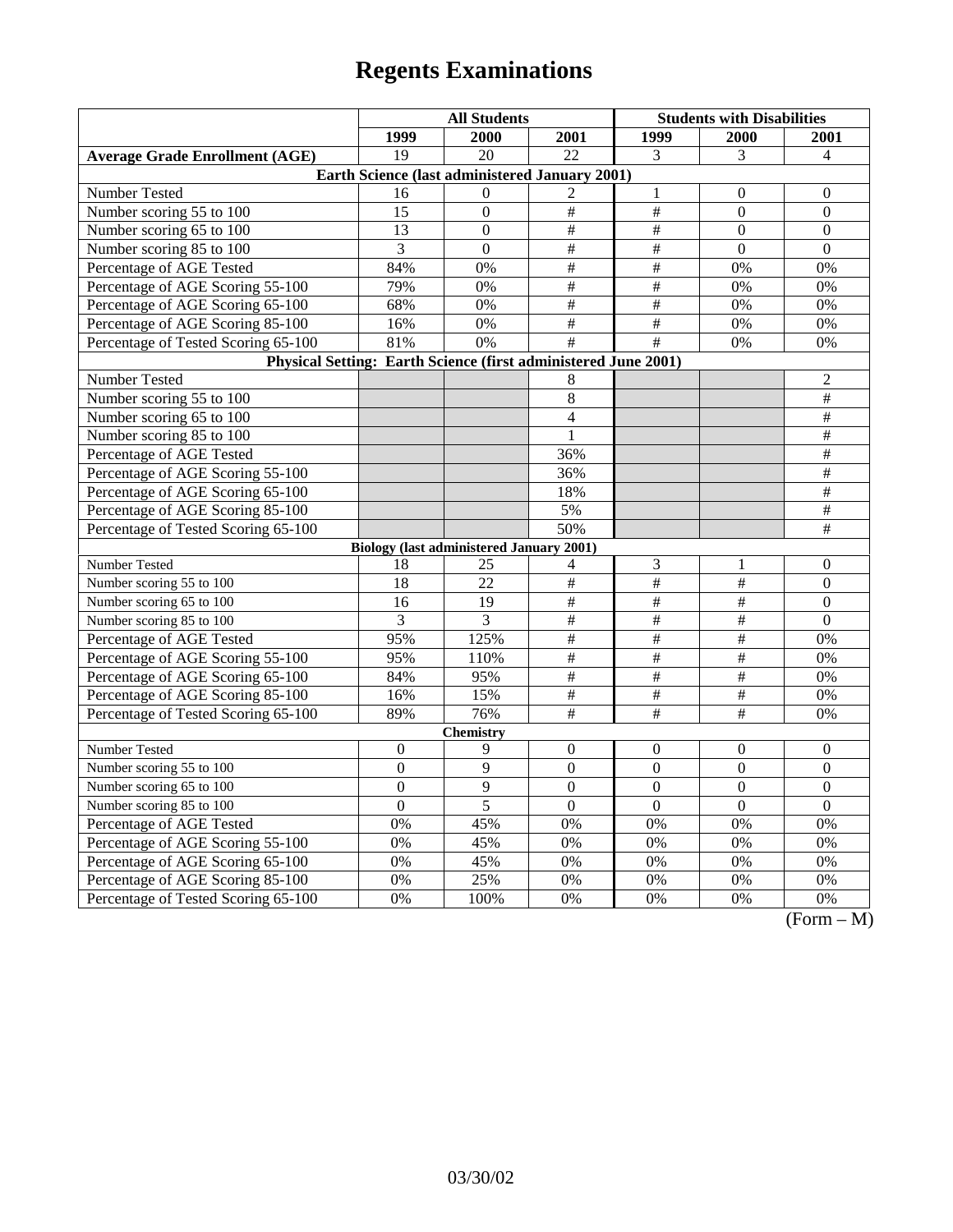|                                                   | <b>All Students</b> |                |          | <b>Students with Disabilities</b> |          |                  |  |
|---------------------------------------------------|---------------------|----------------|----------|-----------------------------------|----------|------------------|--|
|                                                   | 1999                | 2000           | 2001     | 1999                              | 2000     | 2001             |  |
| <b>Average Grade Enrollment (AGE)</b>             | 19                  | 20             | 22       | 3                                 | 3        | 4                |  |
| Living Environment (first administered June 2001) |                     |                |          |                                   |          |                  |  |
| Number Tested                                     |                     |                | 20       |                                   |          | 4                |  |
| Number scoring 55 to 100                          |                     |                | 20       |                                   |          | #                |  |
| Number scoring 65 to 100                          |                     |                | 20       |                                   |          | #                |  |
| Number scoring 85 to 100                          |                     |                | 5        |                                   |          | #                |  |
| Percentage of AGE Tested                          |                     |                | 91%      |                                   |          | #                |  |
| Percentage of AGE Scoring 55-100                  |                     |                | 91%      |                                   |          | #                |  |
| Percentage of AGE Scoring 65-100                  |                     |                | 91%      |                                   |          | #                |  |
| Percentage of AGE Scoring 85-100                  |                     |                | 23%      |                                   |          | #                |  |
| Percentage of Tested Scoring 65-100               |                     |                | 100%     |                                   |          | #                |  |
| <b>Physics</b>                                    |                     |                |          |                                   |          |                  |  |
| Number Tested                                     | 13                  | $\theta$       | 11       | $\theta$                          | $\theta$ | $\boldsymbol{0}$ |  |
| Number scoring 55 to 100                          | 13                  | $\theta$       | 11       | $\theta$                          | $\theta$ | $\theta$         |  |
| Number scoring 65 to 100                          | 11                  | $\overline{0}$ | 11       | 0                                 | 0        | $\theta$         |  |
| Number scoring 85 to 100                          | 3                   | $\theta$       | $\Omega$ | 0                                 | $\Omega$ | $\Omega$         |  |
| Percentage of AGE Tested                          | 68%                 | 0%             | 50%      | 0%                                | 0%       | 0%               |  |
| Percentage of AGE Scoring 55-100                  | 68%                 | 0%             | 50%      | 0%                                | 0%       | 0%               |  |
| Percentage of AGE Scoring 65-100                  | 58%                 | $0\%$          | 50%      | 0%                                | 0%       | 0%               |  |
| Percentage of AGE Scoring 85-100                  | 16%                 | 0%             | 0%       | 0%                                | 0%       | 0%               |  |
| Percentage of Tested Scoring 65-100               | 85%                 | 0%             | 100%     | 0%                                | 0%       | 0%               |  |

 $(Form - N)$